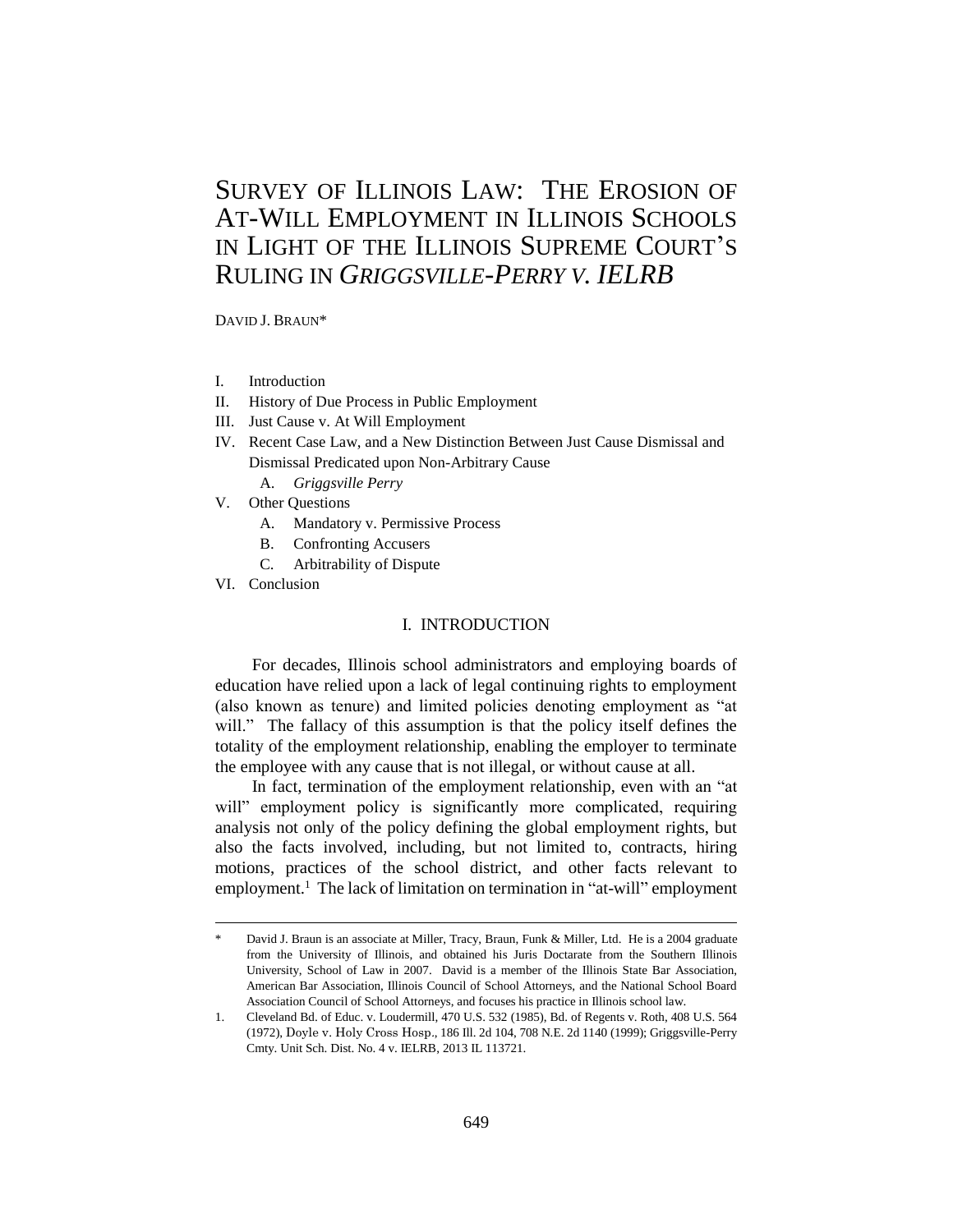be, without further examination, misleading to the operators of the schools.

With the 2013, Illinois Supreme Court's decision in the *Griggsville-Perry II* case, the Court made clear that even the limited cause required for proof of dismissal of an "at will" employment relationship does not excuse the employer from provision of appropriate procedure *and substantive* proof of sufficient cause for the dismissal of the employee lacking continued employment rights.*<sup>2</sup>*

# II. HISTORY OF DUE PROCESS IN PUBLIC EMPLOYMENT

Despite an "at will" employment policy (or, analogously, an employment contract without a limitation on dismissal), an employer is not permitted to merely terminate an employee "on-spot" and without any cause. If an employee has an expectation of continued employment, the employer must terminate the employment in a way that respects the implications imposed by the United States Constitution, 3 the procedural requirements of the employer's employee handbook<sup>4</sup> and relevant collective bargaining agreement(s), and the substantive requirements that may be implied or assessed by an arbitrator, hearing officer, or state agency reviewing the employment.<sup>5</sup>

There are two types of employees regularly employed in Illinois schools—those with teaching certificates (typically referred to in collective bargaining agreements as "certified" or "licensed" staff) and those without teaching certification or licensure ("non-certified" staff).<sup>6</sup> For a certified employee, the typical employee has a reasonable expectation of employment on an annual basis, renewed each year if the employing board does not take action to dismiss forty-five calendar days before the end of each school year for the first three years.<sup>7</sup> During the fourth year, the employer must provide cause to the employee prior to terminating, and after forty-five calendar days preceding the end of the fourth year, the certified employee has achieved contractual continued service, known synonymously as "tenure," which means the employee has a continued expectation of employment.<sup>8</sup>

Unlike certified or licensed staff, a non-certified employee, also known as "educational support personnel," may be dismissed for economic reasons with a thirty-day notice at any point during the year, or may be dismissed

<sup>2.</sup> *Griggsville-Perry*, 2013 IL 113721.

<sup>3.</sup> Cleveland Bd. of Educ. v. Loudermill, 470 U.S. 532 (1985); Bd. of Regents v. Roth, 408 U.S. 564 (1972).

<sup>4.</sup> Doyle v. Holy Cross Hosp., 186 Ill. 2d 104, 708 N.E. 2d 1140 (1999).

<sup>5.</sup> *Griggsville-Perry*, 2013 IL 113721.

<sup>6. 105</sup> ILL. COMP. STAT. 5/10-22.34 et seq (2010).

<sup>7. 105</sup> ILL. COMP. STAT. 5/24-11 et seq (2010).

<sup>8.</sup> *Id*.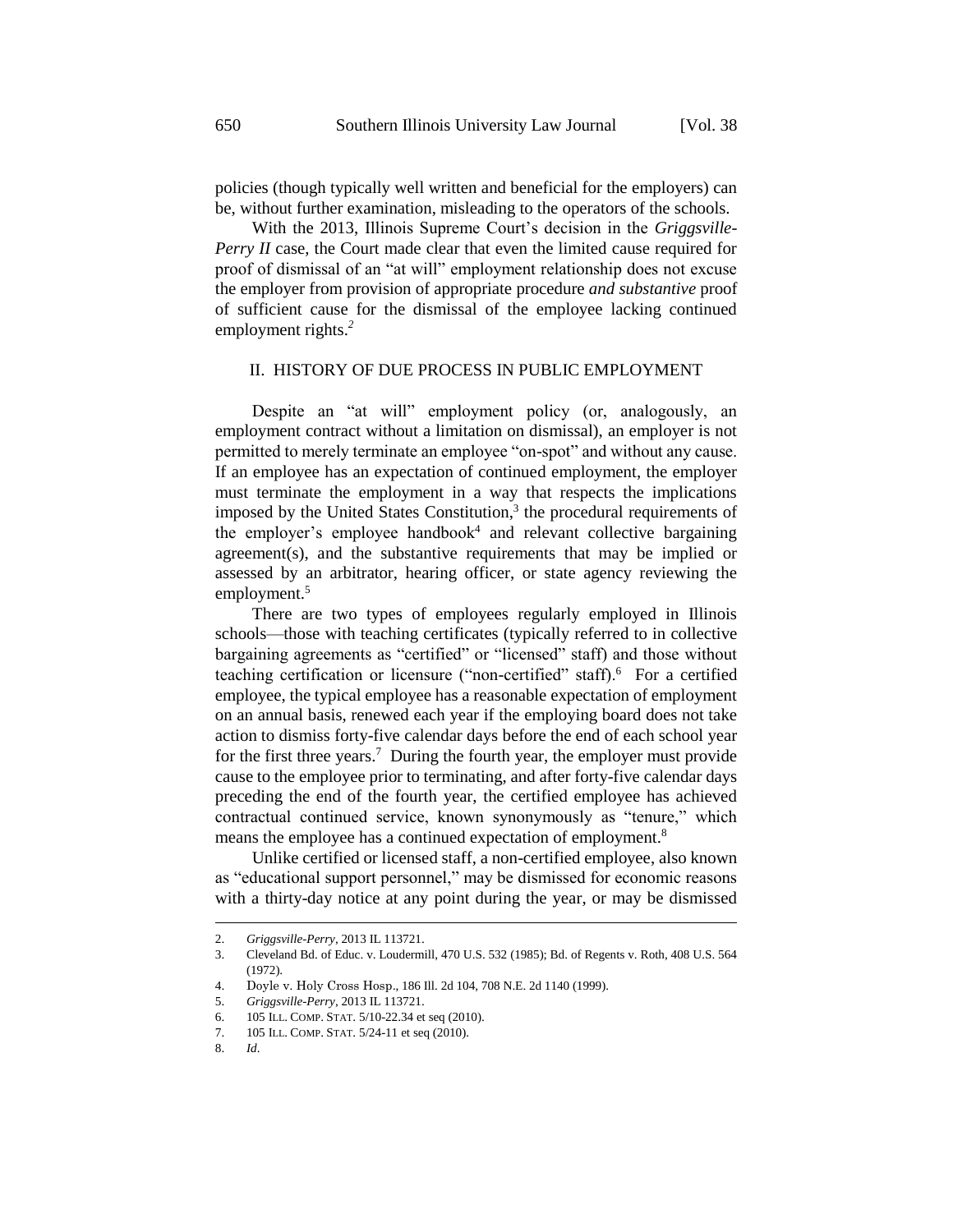with cause at any point during the year. $9$  However, unless the employee has a defined fixed-period employment relationship with the employer, absent legal dismissal process the employee remains employed by the employer; meaning the employee may, after a period of time, have a continued expectation of employment until either subject to a layoff or dismissal.<sup>10</sup>

Whenever a public employer is intervening to extinguish an expectation of continued employment, the due process clause of the U.S. Constitution is implicated.<sup>11</sup> "An essential principle of due process is that a deprivation of life, liberty, or property 'be preceded by notice and opportunity for hearing appropriate to the nature of the case.'"<sup>12</sup>

Before deprivation of a property right, there must be a meaningful opportunity to be heard. <sup>13</sup> The type of hearing required is a function of the facts, which require a three-part analysis:

First, the private interest that will be affected by the official action; second, the risk of erroneous deprivation of such interest through the procedures used, and the probable value, if any, of additional or substitute procedural safeguards; and finally, the Government's interest, including the function involved and the fiscal and administrative burdens that the additional or substitute procedural requirement would entail.<sup>14</sup>

Absent a contractual or policy declaration of more formalized process,

[T]he pretermination 'hearing,' though necessary, need not be elaborate. . . . 'The formality and procedural requisites for the hearing can vary, depending upon the importance of the interests involved and the nature of the subsequent proceedings.' In general, 'something less' than a full evidentiary hearing is sufficient prior to adverse administrative action.<sup>15</sup>

So long as there is an appropriate opportunity for post-termination review of a dismissal (such as grievance and court hearing review), an initial check against mistaken decisions (which requires some causation basis for the hearing) is all that is required by the Constitution.<sup>16</sup> If the employer has a

<sup>9. 105</sup> ILL. COMP. STAT. 5/10-23.5 (2010); Cleveland Bd. of Educ. v. Loudermill, 470 U.S. 532 (1985).

<sup>10. 105</sup> ILL. COMP. STAT. 5/10-23.5.

<sup>11.</sup> *Bd. of Regents v. Roth*, 408 U.S. 564 (1972).

<sup>12.</sup> Cleveland Bd. of Educ. v. Loudermill, 470 U.S. 532, 542 (1985) (citing, Mullane v. Central Hanover Bank & Trust Co., 339 U.S. 306, 313 (1950)).

<sup>13.</sup> Mathews v. Eldridge, 424 U.S. 319, 333 (1976) (quoting, Armstrong v. Manzo, 380 U.S. 545, 552 (1965).

<sup>14.</sup> Baird v. Bd. of Educ., 389 F.3d 685, (7th Cir. 2004) (citing, Mathews v. Eldridge, 424 U.S. at 335).

<sup>15.</sup> *Loudermill*, 470 U.S. 532 (1985) (quoting, Boddie v. Connecticut, 401 U.S. 371, 378 (1971), and citing, Mathews v. Eldridge, 424 U.S., at 343).

<sup>16.</sup> Gilbert v. Homar, 520 U.S. 924 (1997) (citing, *Loudermill*, 470 U.S. 532)*.*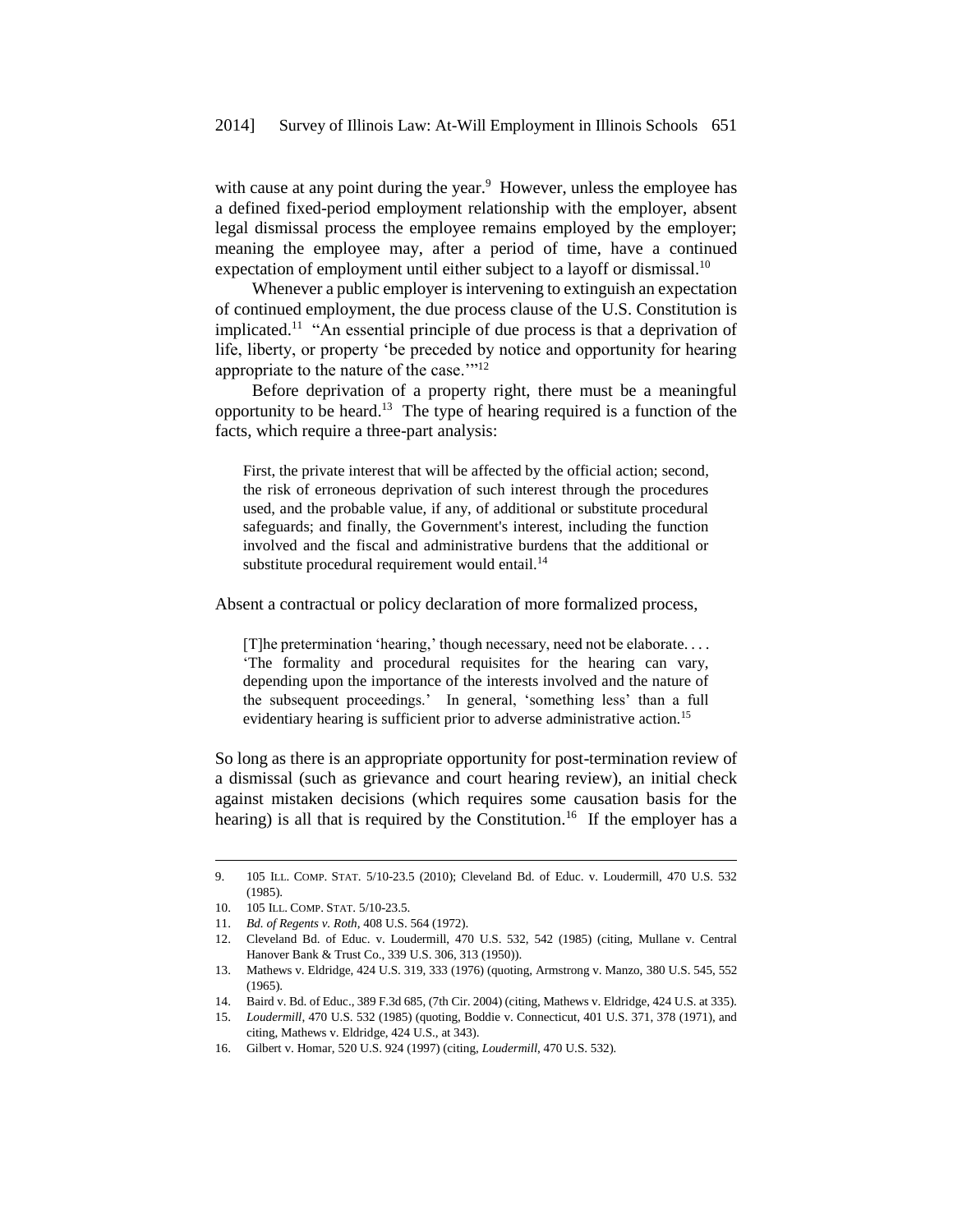safety emergency or other compelling need to immediately terminate the employee's presence in the District, the employer may prevent further aggravation by suspending the employee without pay, pending a pretermination hearing.<sup>17</sup>

In other words, "some kind of a hearing" prior to the discharge of an employee is required to dismiss an employee who has a property interest in employment.<sup>18</sup> "Even where the facts are clear, the appropriateness or necessity of the discharge may not be; in such cases, the only meaningful opportunity to invoke the discretion of the decisionmaker [sic] is likely to be before the termination takes effect."<sup>19</sup> While an employer may dismiss an employee when the employer sees fit, such dismissal must occur only after appropriate notice and an opportunity to be heard, and the cause upon which dismissal is predicated (presuming it is not economic, in which case the statutory procedure must be followed) must be either misconduct or incompetence sufficient to warrant dismissal as a reasonable consequence.

In recent years, however, Illinois courts and agencies have broadened their examination of the underlying facts beyond procedural compliance with contractual and policy directives to address the underlying substantive components of both the hearing and the appropriateness of the underlying cause resulting in employment termination.

#### III. JUST CAUSE VS. AT-WILL EMPLOYMENT

In an employment contract or policy, "just cause" means that discipline or dismissal of an employee must be predicated upon cause justified to warrant discipline or dismissal.<sup>20</sup> Such empowers an arbitrator or other third party to assess the reasonableness of the cause upon which discipline or dismissal is predicated. In other words, "just cause" removes from the employer the final decision on whether or not cause was sufficient to warrant dismissal, and places that power of evaluation in the hands of the arbitrator.<sup>21</sup>

In 1992, the Illinois Fourth District Appellate Court evaluated the dismissal of an employee from an extra duty.<sup>22</sup> The language of the collective bargaining agreement applicable to the employee's employment was that "due process under the Agreement shall be accorded each teacher, administrator, and the Board, and the rights of each teacher, administrator, and the Board of Education shall be honored as provided for in this

<sup>17.</sup> *Id*.

<sup>18.</sup> *Bd. of Regents v. Roth*, 408 U.S. 564, 569-70 (1972).

<sup>19.</sup> *Loudermill*, 470 U.S. 532 (1985) (citing Goss v. Lopez, 419 U.S., 565, 583-584 (1975); Gagnon v. Scarpelli, 411 U.S. 778, 784-86 (1973).

<sup>20.</sup> Bd. of Educ. of Harrisburg Cmty. Unit Sch. Dist. No. 3 v. Ill. Educ. Labor Relations Bd., 227 Ill. App. 3d 208, 209, 591 N.E.2d 85, 89 (4th Dist. 1992).

<sup>21.</sup> *Id*. at 211-12, 591 N.E.2d at 90.

<sup>22.</sup> *Id.*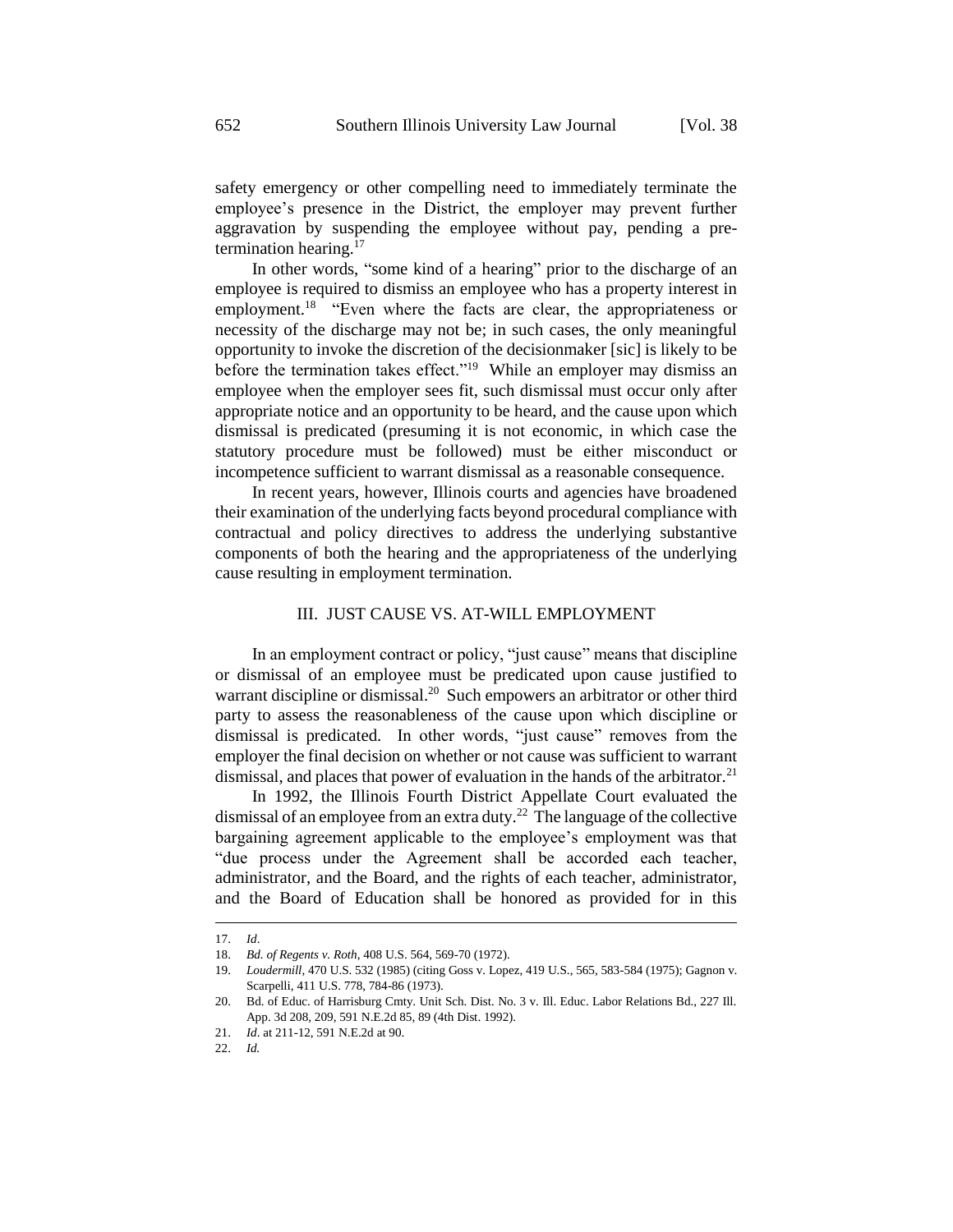agreement."<sup>23</sup> The employer gave the employee: " $(1)$  oral notice of the fact that he faced dismissal from the extracurricular assignment, (2) an opportunity to present his position to his employer, and (3) an explanation of the faults which his employer had expressed as to his work."<sup>24</sup>

The arbitrator ruled that a more formal process was required, including explicit information as to time and place of the hearing, the subject matter of the hearing, specific information as to the complaints the school district had against the employee, and notification of the employee's right to speak and to be represented at the hearing.<sup>25</sup> The arbitrator, therefore, ruled that the employer had not offered sufficient due process in order to dismiss the employee.<sup>26</sup> The appellate court upheld this part of the arbitrator's decision.<sup>27</sup>

However, the arbitrator also implied "just cause" into the contract.<sup>28</sup> In doing so, the arbitrator noted, "'allowing [the employee's] removal [from the extra duty assignment] to stand' would have the effect of assuming 'that just cause for his dismissal [from extra-duty assignment] exists. . . .'"<sup>29</sup> In fact, the union had offered a proposal in which would have incorporated "just cause" into the contract in prior bargaining, but the proposal was rejected by the board of education and not included in the contract.<sup>30</sup> Therefore, the court held, such implication of a just cause standard was in error.<sup>31</sup> Overruling the Illinois Educational Labor Relations Board (from which appeal was taken), the court held that the error was not harmless.<sup>32</sup> The court held that the arbitrator would need to re-consider what remedy was appropriate *without* implying "just cause," acknowledging the remedy may be a new hearing and reimbursement for the employee's losses during the period between his discharge due to improper hearing and the proper hearing—but not requiring re-instatement predicated upon a lack of just cause for the dismissal.<sup>33</sup> In other words, unless "just cause" was required by contract or policy, the arbitrator did not have authority to review the substantive cause predicating dismissal.

The standard that may be implied into a contract with a due process provision was again revisited in 2013, this time by the Illinois Supreme Court.<sup>34</sup> The reasoning does not constitute a clear reversal of *Harrisburg*, but the effect may very well be the same.

1

34. *Id*.

<sup>23.</sup> *Harrisburg*, 227 Ill. App. 3d 208, 211, 591 N.E.2d 85, 87 (4th Dist. 1992).

<sup>24.</sup> *Id.*, 227 Ill. App. 3d at 208, 591 N.E.2d at 88.

<sup>25.</sup> *Id.*, 227 Ill. App. 3d at 209, 591 N.E.2d at 89.

<sup>26.</sup> *Id.*

<sup>27.</sup> *Id.*

<sup>28.</sup> *Id.*, 227 Ill. App .3d at 208, 591 N.E.2d at 88.

<sup>29.</sup> *Id*., 227 Ill. App. 3d at 207, 591 N.E.2d at 87.

<sup>30.</sup> *Id.*, 227 Ill. App. 3d at 207-208, 591 N.E.2d at 87-88.

<sup>31.</sup> *Id.* 32. *Id.*

<sup>33.</sup> *Id.*, 227 Ill. App. 3d at 210, 591 N.E.2d at 90.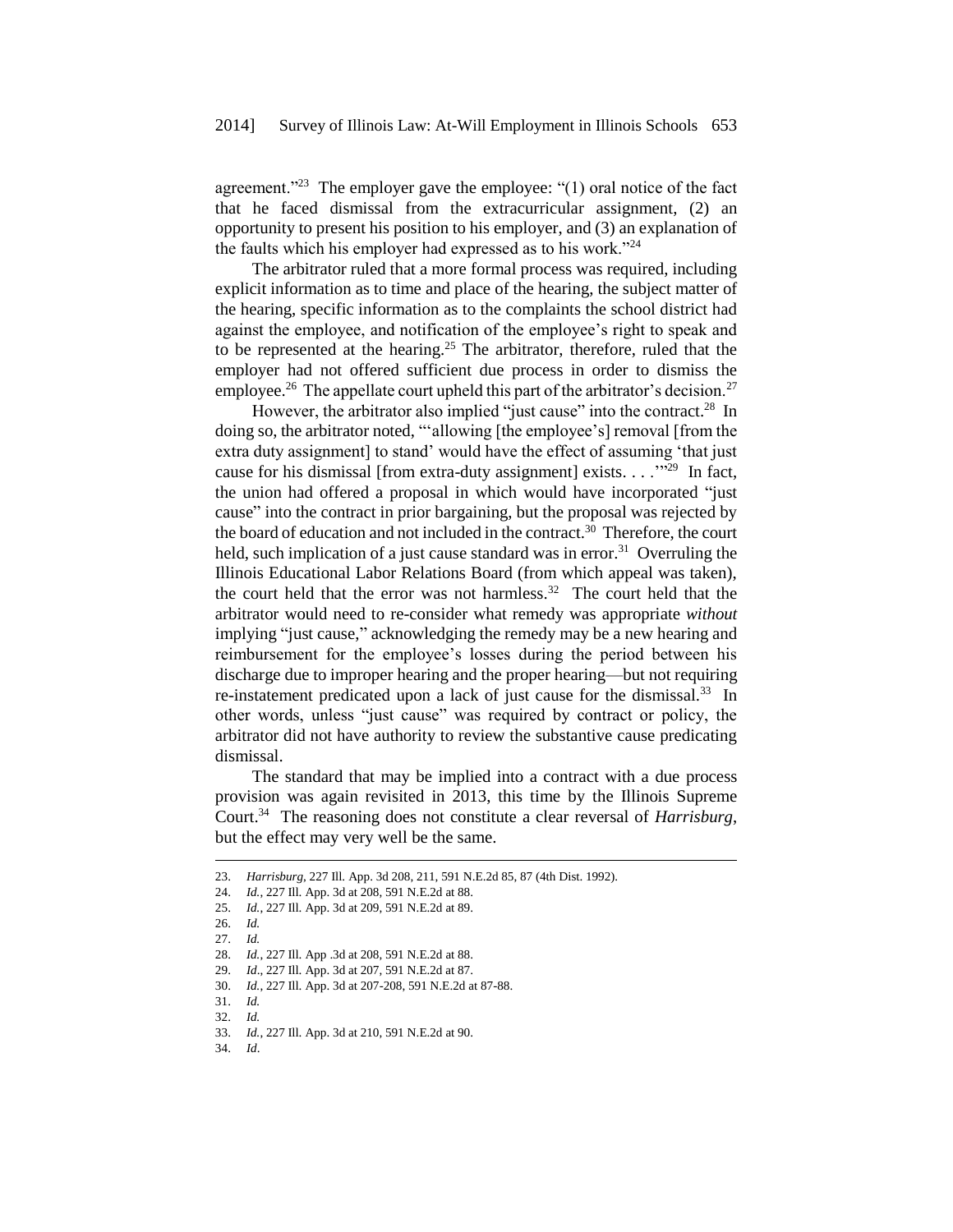# IV. RECENT CASE LAW, AND A NEW DISTINCTION BETWEEN JUST CAUSE DISMISSAL AND DISMISSAL PREDICATED UPON NON-ARBITRARY CAUSE

# A. *Griggsville Perry*

Whether or not an "at will" relationship exists between an employer and an employee is a fact question, which is, informed not only by a single policy, but also upon the entirety of the facts that underlies the employer-employee relationship.<sup>35</sup> In addition to policy, rules, regulations,  $36$  and employment contracts in which may reflect upon the relationship and the history between the parties will impact how the court reviews the relationship (and whether or not the employee, therefore, has a continuing expectation of employment). $37$ 

The Illinois Supreme Court, reviewing the Illinois Fourth District Appellate Court's reversal of an arbitrator (and the Illinois Educational Labor Relations Board) who implied a "meaningful standard" of review into a collective bargaining agreement, weighed in on the issue of appropriate cause in the dismissal of a noncertified employee.<sup>38</sup> In *Griggsville-Perry*, the Court held that an arbitrator's decision implying a requirement for a meaningful hearing (rather than bare process) into a collective bargaining agreement (even without a continued expectation of employment, *per se*) drew its essence from the collective bargaining agreement.<sup>39</sup>

The Court was examining the termination of employment of Angie Hires, a paraprofessional whose career began eleven years before her dismissal from employment.<sup>40</sup> Ms. Hires was a paraprofessional (and, thus, a non-certified employee) who had recently suffered marital trouble.<sup>41</sup> The Court noted that the arbitrator found compelling the District's evidence that a principal had spoken with Ms. Hires three times, noting that she smiled insufficiently and that she "lacked positivity" and "did not relate well to others."<sup>42</sup>

At a board meeting held in February 2008, school administrators of recommended that the board of education dismiss Ms. Hires from

<sup>35.</sup> Griggsville-Perry Cmty. Unit Sch. Dist. No. 4 v. Ill. Educ. Labor Relations Board, 2011 IL App (4th) 110210 [hereinafter referred to as *Griggsville-Perry I*] *rev'd*, Griggsville-Perry Community Unit School District No. 4 v. Ill. Educ. Labor Relations Board, 2013 IL 113721 [hereinafter referred to as *Griggsville-Parry II*].

<sup>36.</sup> Doyle v. Holy Cross Hosp.*,* 186 Ill. 2d 104, 708 N.E. 2d 1140 (1999).

<sup>37.</sup> *Griggsville-Perry I*, 2011 IL App (4th) 110210, ¶ 18.

<sup>38.</sup> *Id*.

<sup>39.</sup> *Griggsville-Perry II*, 2013 IL 113721, ¶ 27.

<sup>40.</sup> *Id.* at ¶ 3.

<sup>41.</sup> *Id.* at ¶¶ 4-5.

<sup>42.</sup> *Id.* at ¶¶ 5-7.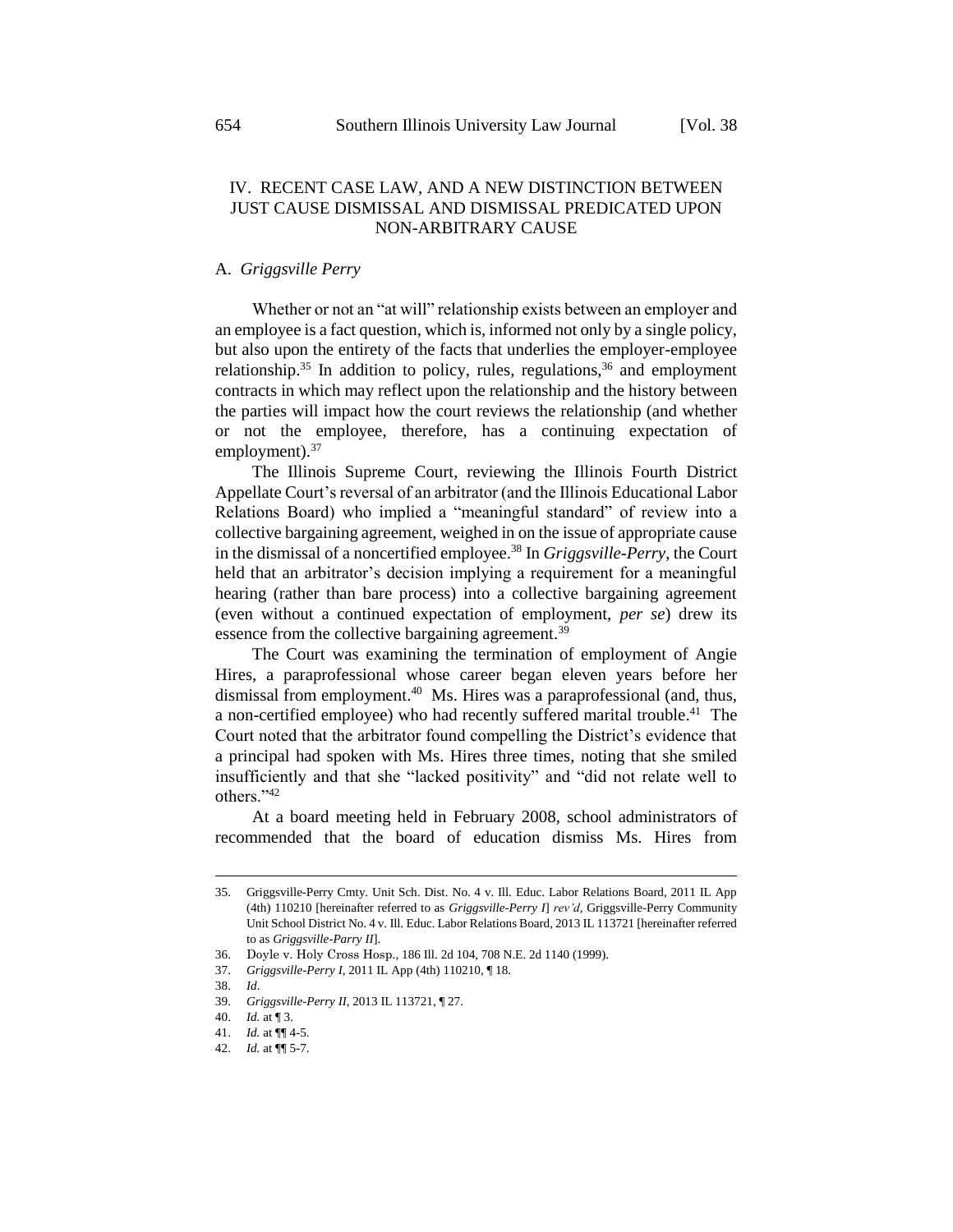employment.<sup>43</sup> The employee was notified of a right to appear before the board to contest the charges, should she so desire, and informed her that her dismissal from employment would be recommended at the March 2008 board meeting.<sup>44</sup> Ms. Hires did appear at the board meeting to respond to administration's charges regarding her employment, and, following the meeting, Ms. Hires's employment was terminated at the March 2008 board meeting.<sup>45</sup>

Ms. Hires's union representatives filed a grievance on her behalf, and the case proceeded to arbitration.<sup>46</sup> The collective bargaining agreement contained the following statement:

2.6 When a member of the bargaining unit is required to appear before the Board of Education concerning a disciplinary matter, the staff member shall be given reasonable prior notice of the reasons for such meeting and shall be entitled to have a personal representative at said meeting, if so requested by employee.<sup>47</sup>

The arbitrator ruled that the due process contained in the collective bargaining agreement was meaningless, unless the arbitrator evaluated the substance of the hearing.<sup>48</sup>

In fact, the authority of an outside party to review the substantive cause for an employee's dismissal came up during bargaining for the employment contract.<sup>49</sup> During collective bargaining, the union representative proposed to add just cause to the contract. $50$  The board of education counter-proposed a provision that would require "a hearing procedure available only to employees of more than five years' service, and a provision allowing dismissal of those with fewer years of service for any reason in the discretion of the District."<sup>51</sup> Both proposals were dropped, and neither provision was incorporated into the collective bargaining agreement.<sup>52</sup>

The arbitrator found that, due to bargaining history, "just cause" could not be inferred into the agreement.<sup>53</sup> However, the arbitrator also held that the hearing must have some importance, and that it cannot be meaningless formality, rejecting the employer's argument that the employee was necessarily "at-will" as a function of the lack of limitation on the substantive

-

53. *Id.* at ¶ 25.

<sup>43.</sup> *Id.* at ¶ 8.

<sup>44.</sup> *Id.* at ¶ 9

<sup>45.</sup> *Id.* at ¶¶ 9-11.

<sup>46.</sup> *Id.* at ¶ 12.

<sup>47.</sup> *Id.* at ¶ 21 (emphasis added).

<sup>48.</sup> *Griggsville-Perry I*, 2011 IL App (4th) 110210, ¶ 17.

<sup>49.</sup> *Id*. at ¶ 18.

<sup>50.</sup> *Griggsville-Perry II*, 2013 IL 113721, ¶ 24.

<sup>51.</sup> *Id.* at ¶ 24.

<sup>52.</sup> *Id.*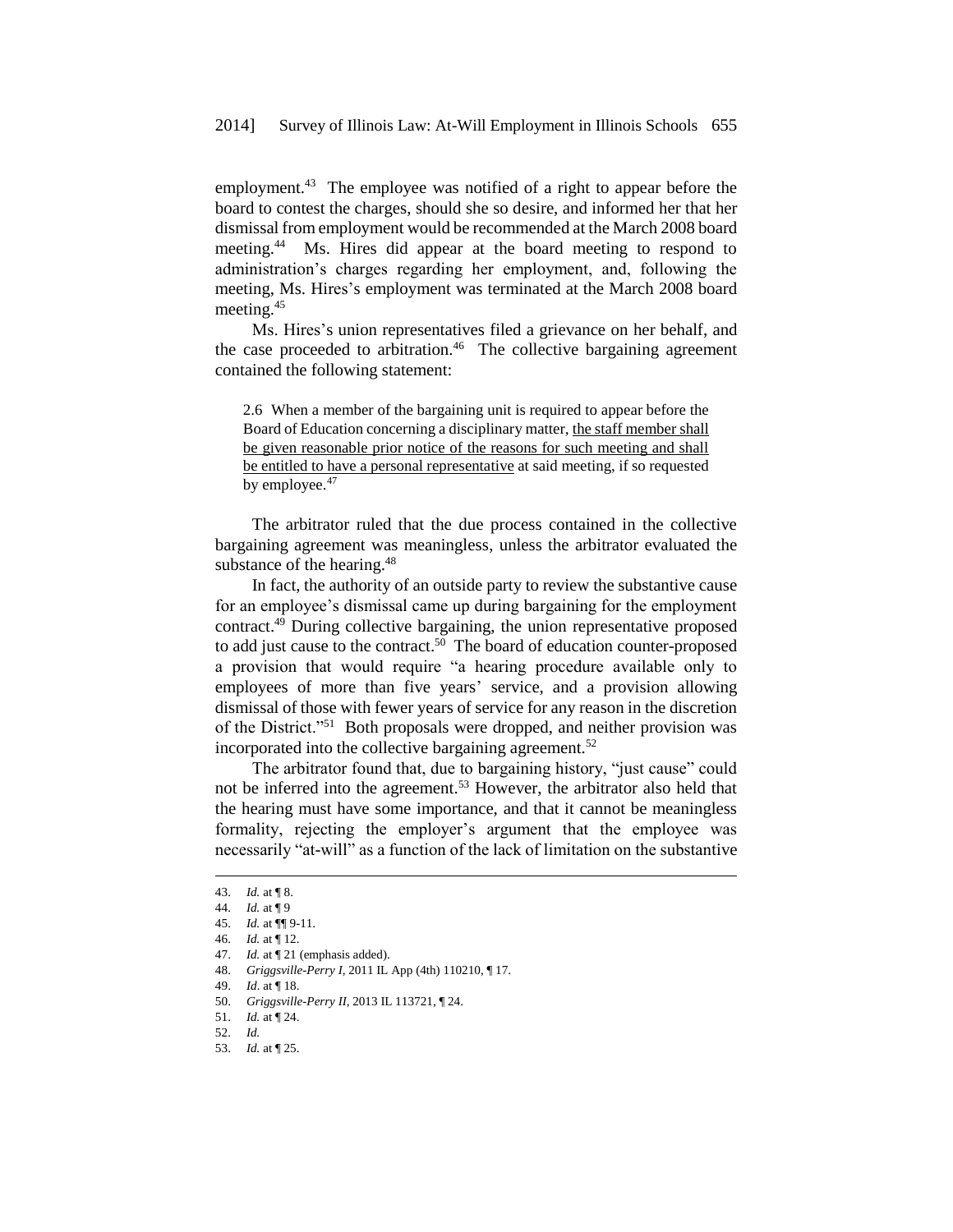cause for dismissal.<sup>54</sup> Despite a lack of definition of standard, the arbitrator applied a "standard of arbitrariness," holding that:

At a minimum, [Hires] was entitled to the specifics of the factual allegations giving rise to the generalized conclusion she was confronted with the names, dates, and circumstances of the allegations, precisely what *facts* were reported of her and by whom, and, where the facts are contested, to confront her accusers and adduce any evidence in her defense.<sup>55</sup>

The arbitrator ruled the employee should be reinstated to her prior position, evaluating the cause proffered by the board of education as too arbitrary, and therefore insufficient to warrant termination of the employee's employment.<sup>56</sup>

The case arrived at the Illinois Supreme Court after the Board of Education refused to comply with the arbitrator's ruling, which resulted in a charge of violation of the Illinois Educational Labor Relations Act (which is enforced by the Illinois Educational Labor Relations Board ("IELRB")).<sup>57</sup> After remanding the case for the arbitrator to address the Illinois Supreme Court's decision in *Harrisburg,* IELRB upheld the decision of the arbitrator.<sup>58</sup> The appellate court, reviewing the decision, held the arbitrator's decision did not draw its essence from the collective bargaining agreement, and that the arbitrator had instead issued his "own brand of industrial justice."<sup>59</sup>

In reviewing the appellate court's ruling, the Illinois Supreme Court held that the arbitrator's decision (and, thus, IELRB's decision) could only be overturned if it could be shown that "there is no 'interpretative route to the award, so a noncontractual basis can be inferred and the award set aside.'"<sup>60</sup> In reinstating the award, the Court held that the arbitrator's standard ("a standard of arbitrariness") was reasonable and sufficiently distinct from just cause.<sup>61</sup>

The import of this case cannot be understated. While *Harrisburg* has arguably prevented arbitrators from reviewing the sufficiency of cause underlying the dismissal of an employee when there is no statutory or contractual basis ("just cause" language) upon which the arbitrator's authority may be predicated, *Griggsville-Perry II* permits an arbitrator to imply into a contract a standard of evidence and, therefore, ensure substantive

<sup>54.</sup> *Id.*

<sup>55.</sup> *Id.* at ¶ 21 (emphasis in original).

<sup>56.</sup> *Id*. at ¶ 26.

<sup>57.</sup> *Id.* at ¶¶ 13-14.

<sup>58.</sup> *Id.*

<sup>59.</sup> *Griggsville-Perry I*, 2011 IL App (4th) 110210, ¶ 17.

<sup>60.</sup> *Griggsville-Perry II*, 2013 IL 113721, ¶¶ 32-33.

<sup>61.</sup> *Id.*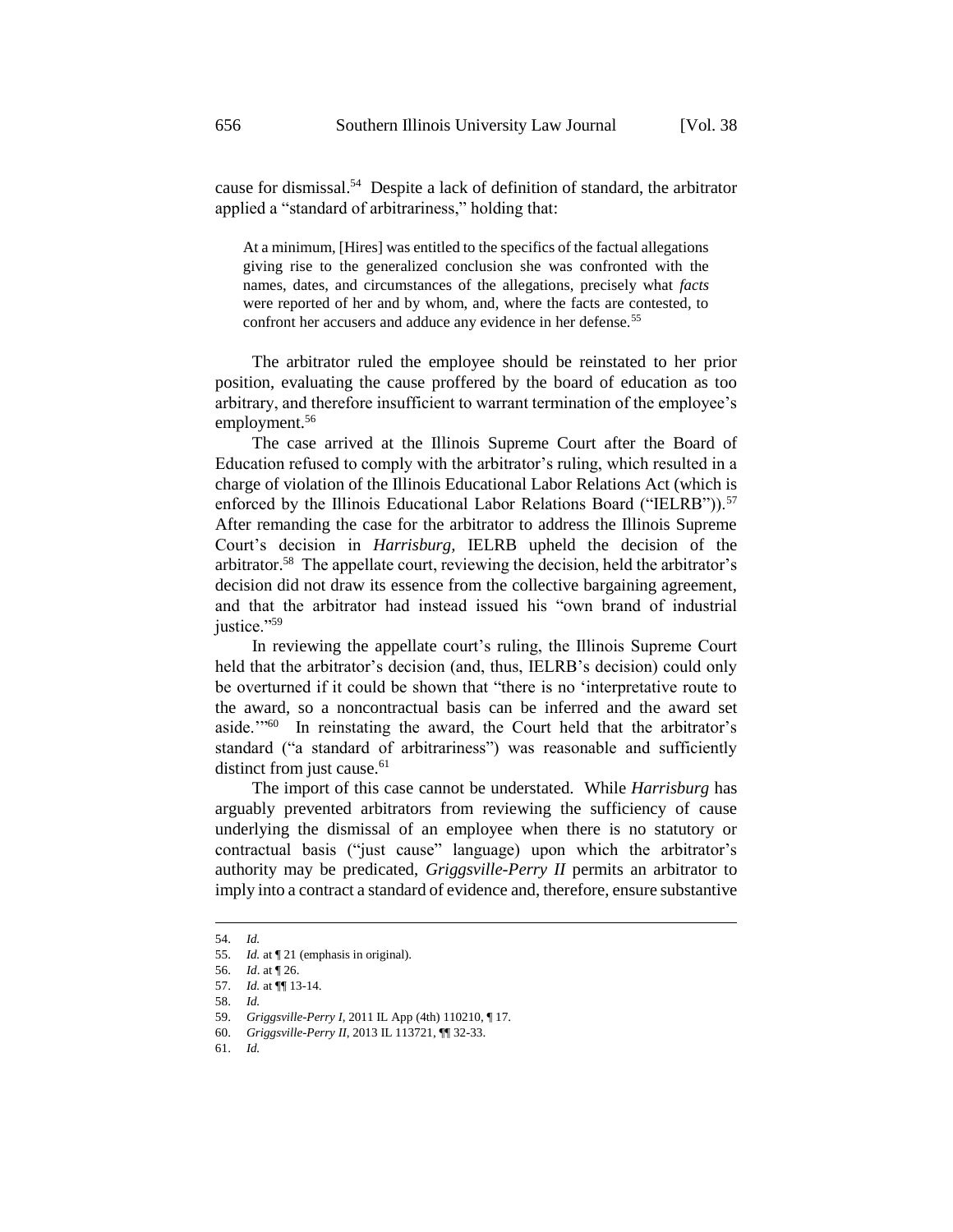due process for the dismissal of an employee, presumably so long as there is contract language requiring *procedural* due process prior to dismissal.<sup>62</sup> It has long been true that some *process* is necessary to protect against *substantive* error.<sup>63</sup> However, with authority granted an arbitrator to imply jurisdiction over substantive cause, there exists a now-validated avenue to challenge the cause (and validity thereof) predicating dismissal of an employee.

It is also important that the Court expressly upheld *Harrisburg*, noting that the dismissal cannot be predicated upon just cause if such a standard was expressly rejected in bargaining. The "standard of arbitrariness" implied by the arbitrator in *Griggsville-Perry I* and *II* (and subsequently upheld by the Illinois Supreme Court) is a lower standard of evidence required in the dismissal of an employee than the standard evaluated in *Harrisburg* (just cause). A collective bargaining agreement containing a process for dismissal but no just cause requirement predicating the dismissal retains the argument that the arbitrator's authority should be limited to a lower standard of evidence than "just cause." In other words, the arbitrator should only be able to determine whether the dismissal was arbitrary (requiring reinstatement), or whether the dismissal was predicated upon *some* cause. Therefore, upholding the decision to terminate employment.

#### V. OTHER QUESTIONS

The case leaves open several important concerns. First, the concurrence of Justice Karmeier suggests that the outcome may have been different had the employer challenged whether the employee's choice to request a hearing was distinct from the contractual hearing rights when an employee was *required* to appear before the board of education.<sup>64</sup> Second, if an employee is required to have the right to confront his or her accusers, a case involving students potentially requires the employer to require the testimony of students against an employee (who may be motivated to retaliate against a child testifying against the staff member). Finally, broad jurisdiction of an arbitrator to determine the arbitrability of a dispute<sup>65</sup> (after a dispute arrives before the arbitrator, not before) remains a significant impediment to the employer's argument that they are not required to participate in posttermination litigation and, therefore, requires employers to engage thoughtful and thorough review of an employee's record and behavior prior to dismissal.

<sup>62.</sup> *Id.*

<sup>63.</sup> Cleveland Bd. of Educ. v. Loudermill, 470 U.S. 532 (1985); Bd. of Regents v. Roth, 408 U.S. 564 (1972).

<sup>64.</sup> *Griggsville-Perry II*, 2013 IL 113721, ¶¶ 40-41.

<sup>65.</sup> Orland Park Sch. Dist. No. 135/Southwest Suburban Fed'n of Teachers, Local 943, IFT/AFT, AFL-CIO, 29 PERI 96, Case No. 2012-CB-0015-C (IELRB Opinion and Order, November 15, 2012).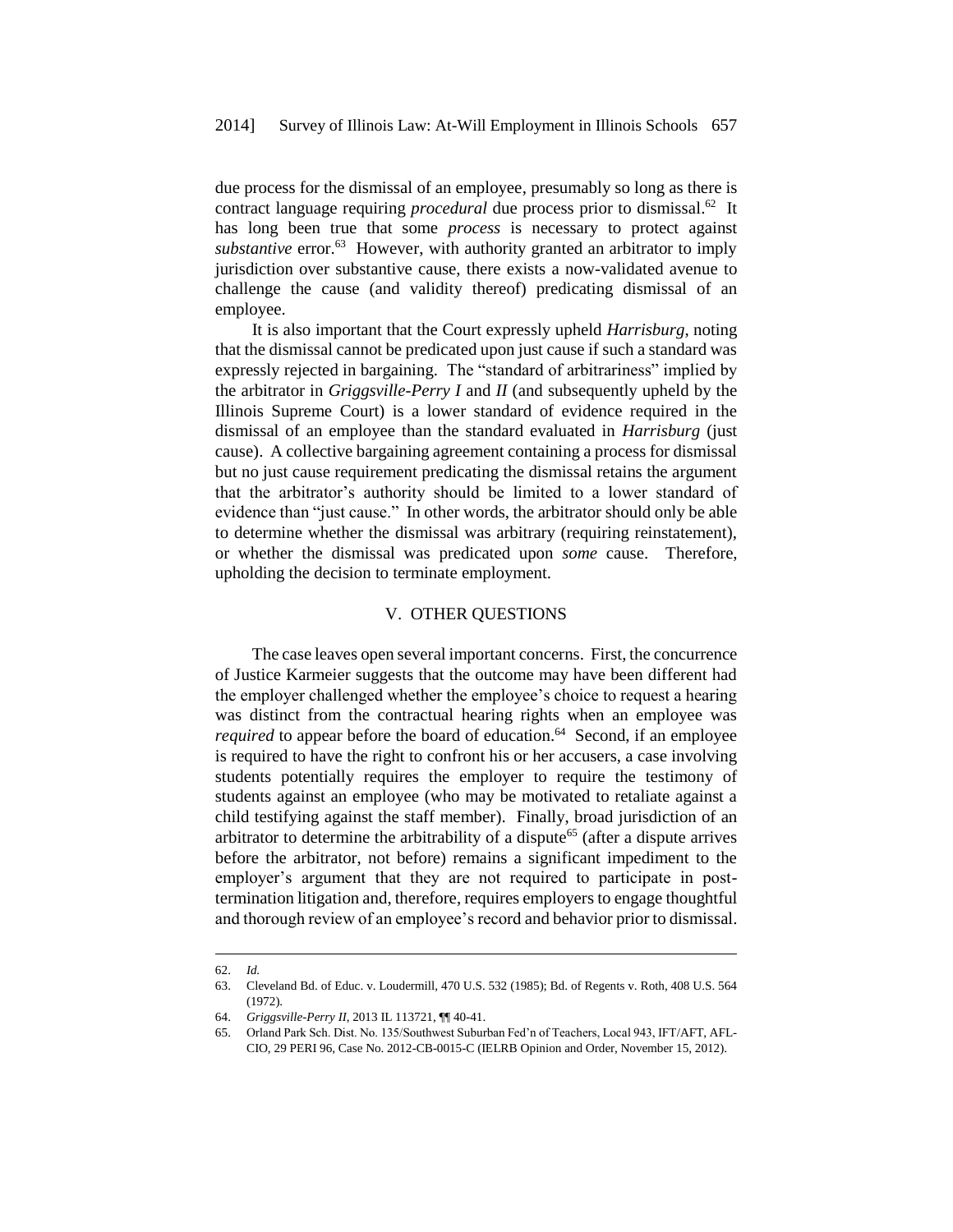# A. Mandatory v. Permissive Process

Justice Karmeier's brief concurring opinion in *Griggsville-Perry II* noted that had the school district challenged the employee's appearance before the board as "voluntary" rather than required, the outcome of the case might have been different.<sup>66</sup> Justice Karmeier explained that, although the collective bargaining agreement permitted the employee an opportunity to be heard at a pre-termination hearing, nothing required the hearing to be held.<sup>67</sup> Because the applicability of the section of the contract *permitting* pretermination process (rather than *requiring* it) was not contested by the board of education, the narrow scope of arbitration prohibited the arbitrator from considering whether the fully voluntary request of the employee required the board to provide substantive cause.<sup>68</sup>

In fact, Justice Karmeier's concurrence is well supported by prior case law. Even when a hearing is required, such a hearing need not be a fullevidentiary hearing.<sup>69</sup> In fact, where not otherwise defined, a hearing in which is a voluntary "right to be heard," rather than a mandatory pretermination requirement, has been held not to require a full-evidentiary provision and, instead, only requires a pre-termination check against mistaken decisions by providing the employee an opportunity to point out why they believe they should not be subject to the deprivation.<sup>70</sup>

Because the issue at the center of *Griggsville-Perry II* was whether the arbitrator could imply substantive evidentiary basis into the hearing rather than whether the hearing was required (and, thus, whether the school district was required to put on evidence at all), the case leaves open the question of whether the availability of a procedure for challenging dismissal mandates the employer's proof of substantive cause.

B. Confronting Accusers

In requiring a loftier standard of evidentiary proof to dismiss an employee (by requiring meaning in dismissal process, rather than mere technical procedural compliance), the courts and the Illinois Educational Labor Relations Board (IELRB) have elevated the minimum standard of proof, and, therefore, the constitutional protections of due process afforded an accused employee.

<sup>66.</sup> *Griggsville-Perry II*, 2013 IL 113721, ¶ 40.

<sup>67.</sup> *Id.*

<sup>68.</sup> *Id.* at ¶ 41.

<sup>69.</sup> *Loudermill*, 470 U.S. 532 (1985) (quoting, Boddie v. Connecticut, 401 U.S., 371, 378 (1971), and citing, Mathews v. Eldridge, 424 U.S. 319, 343 (1976)).

<sup>70.</sup> Swanson v. Bd. of Educ. of Foreman Cmty. Unit Sch. Dist. No. 124, Mason Cnty., 135 Ill. App. 3d 466, 481 N.E. 2d 1248, (4th Dist. 1985).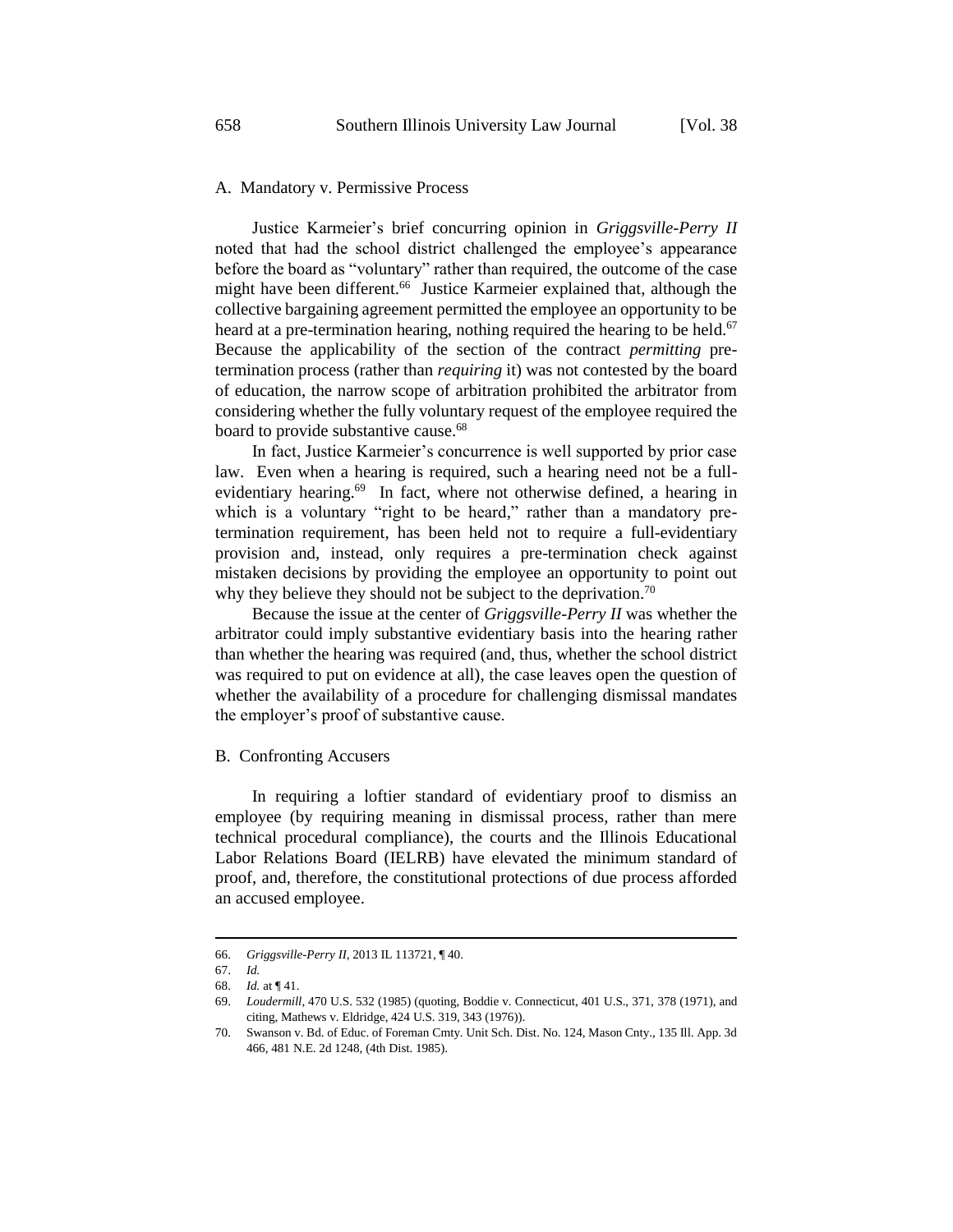The Illinois Educational Labor Relations Board weighed in on such Constitutional protections in  $2012$ .<sup>71</sup> In July 2012, IELRB ruled that the Board of Education for the City of Chicago had breached its duty to bargain in good faith when it withholds records from the union representing an employee who was dismissed after being found by the Board of Education to have engaged without appropriate justification in a physical altercation with two students.<sup>72</sup> The union asserted that, to appropriately defend the employee in the subsequent grievance and arbitration, the union needed to see the student disciplinary records for the students involved in the altercation.<sup>73</sup> The union charged that the students had violent histories, and at least one of the students was subsequently expelled from school by the school district.<sup>74</sup>

The arbitrator issued a subpoena compelling the Board of Education to turn over the students' records to the school district.<sup>75</sup> The union in arguing it would accept records redacted of the students' names, suggested the Illinois School Student Records Act ("ISSRA") was inapplicable to the dispute, because, with the names redacted, the student records therefore did not contain "identifying information."<sup>76</sup>

Upon that assertion, the union did not seek a court order commanding the Board of Education to comply with the subpoena, but instead filed a complaint with IELRB arguing that the Board of Education violated its duty under the Illinois Educational Labor Relations Act ("IELRA") to "collectively bargain in good faith" with the exclusive bargaining representative, in violation of  $\S$  14(a)(5) of the IELRA.<sup>77</sup>

The Illinois Educational Labor Relations Board ruled in favor of the union, holding that although the employer had a legitimate interest in keeping the documents confidential, the union's acceptance of documents that were redacted sufficiently protected the school district's interests while allowing the union to adequately represent its member.<sup>78</sup> IELRB found that the school district violated the IELRA, and demanded the school district turn over the redacted student records.<sup>79</sup>

On appeal, the school district argued the IELRA and ISSRA are not incongruent and, therefore, it was unnecessary for IELRB to find that the IELRA was superior to ISSRA.<sup>80</sup> The Illinois Educational Labor Relations

<sup>71.</sup> Chicago Bd. of Educ./Chicago Teachers Union, Case No. 2011-CA-0088-C (IELRB Opinion and Order, December 20, 2012) (rev'd on appeal).

<sup>72.</sup> *Id.*

<sup>73.</sup> The Bd. of Educ. of the City of Chicago v. Ill. Educ. Labor Relations Bd., 2013 WL 6699469 ¶¶ 3- 5 (1st Dist. 2013).

<sup>74.</sup> *Id.*

<sup>75.</sup> *Id.* at ¶ 5. 76. *Id.* at ¶¶ 5-8.

<sup>77.</sup> *Id.* at ¶¶ 6-8, 115 ILL. COMP. STAT. 5/14(a)(5) (2010).

<sup>78.</sup> *City of Chicago*, 2013 WL 6699469, ¶ 8.

<sup>79.</sup> *Id.*

<sup>80.</sup> *Id.* at ¶¶ 23-24.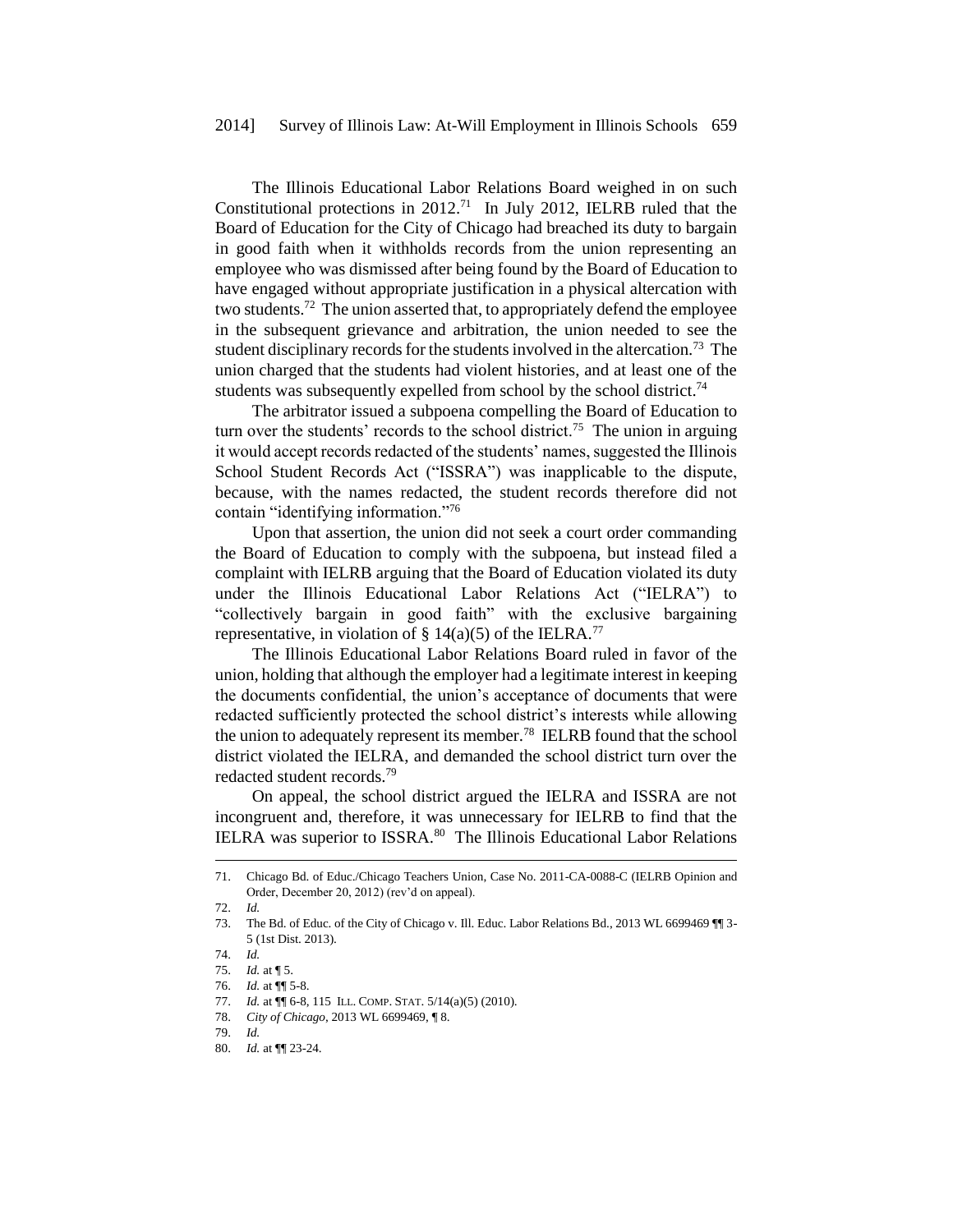Act gives its enforcing agency superior authority in the event of a conflict between laws IELRB enforces and other laws, to wit: "In case of any conflict between the provisions of this Act and any other law, executive order or administrative regulation, the provisions of this Act shall prevail and control."<sup>81</sup> ISSRA requires protection of school student records, which is defined by ISSRA as "any writing or other recorded information concerning a student and by which a student may be individually identified, maintained by a school or at its direction or by an employee of a school, regardless of how or where the information is stored,<sup>882</sup> unless there is a specific exception permitting their disclosure.<sup>83</sup> Among the exceptions permitting disclosure are:

To any person for the purpose of research statistical reporting, or planning, provided that such research, statistical reporting, or planning is permissible under and undertaken in accordance with the federal Family Educational Rights and Privacy Act  $(20 \text{ U.S.C. } 1232(g))$ .<sup>84</sup>

\* \* \*

Pursuant to a court order, provided that the parent shall be given prompt written notice upon receipt of such order of the terms of the order, the nature and substance of the information proposed to be released in compliance with such order and an opportunity to inspect and copy the school student records and to challenge their contents. . . . 85

Examining the authority of the arbitrator, the Illinois reviewing court also looked at section 7(a) of the Uniform Arbitration Act, which reads:

(a) The arbitrators may issue subpoenas for the attendance of witnesses and for the production of books, records, documents and other evidence, and shall have the power to administer oaths. Subpoenas so issued shall be served, and upon application to the court by a party or the arbitrators, enforced, in the manner provided by law for the service and enforcement of subpoenas in civil cases.<sup>86</sup>

The union, which filed an *amicus curiae* brief in the matter, argued that the arbitrator's order was tantamount to a court order for purposes of ISSRA.<sup>87</sup> The IELRB, respondent in the appeal, argued that ISSRA and

<sup>81. 115</sup> ILL. COMP. STAT. 5/17 (2010).

<sup>82. 105</sup> ILL. COMP. STAT. 10/2(d) (2010).

<sup>83.</sup> *Id.* at § 6.

<sup>84.</sup> *Id.* at § 6(a)(4).

<sup>85.</sup> *Id.* at § 6(a)(5) (emphasis added).

<sup>86. 710</sup> ILL. COMP. STAT. 5/7(a) (2010) (emphasis added).

<sup>87.</sup> *City of Chicago*, 2013 WL 6699469, ¶ 28.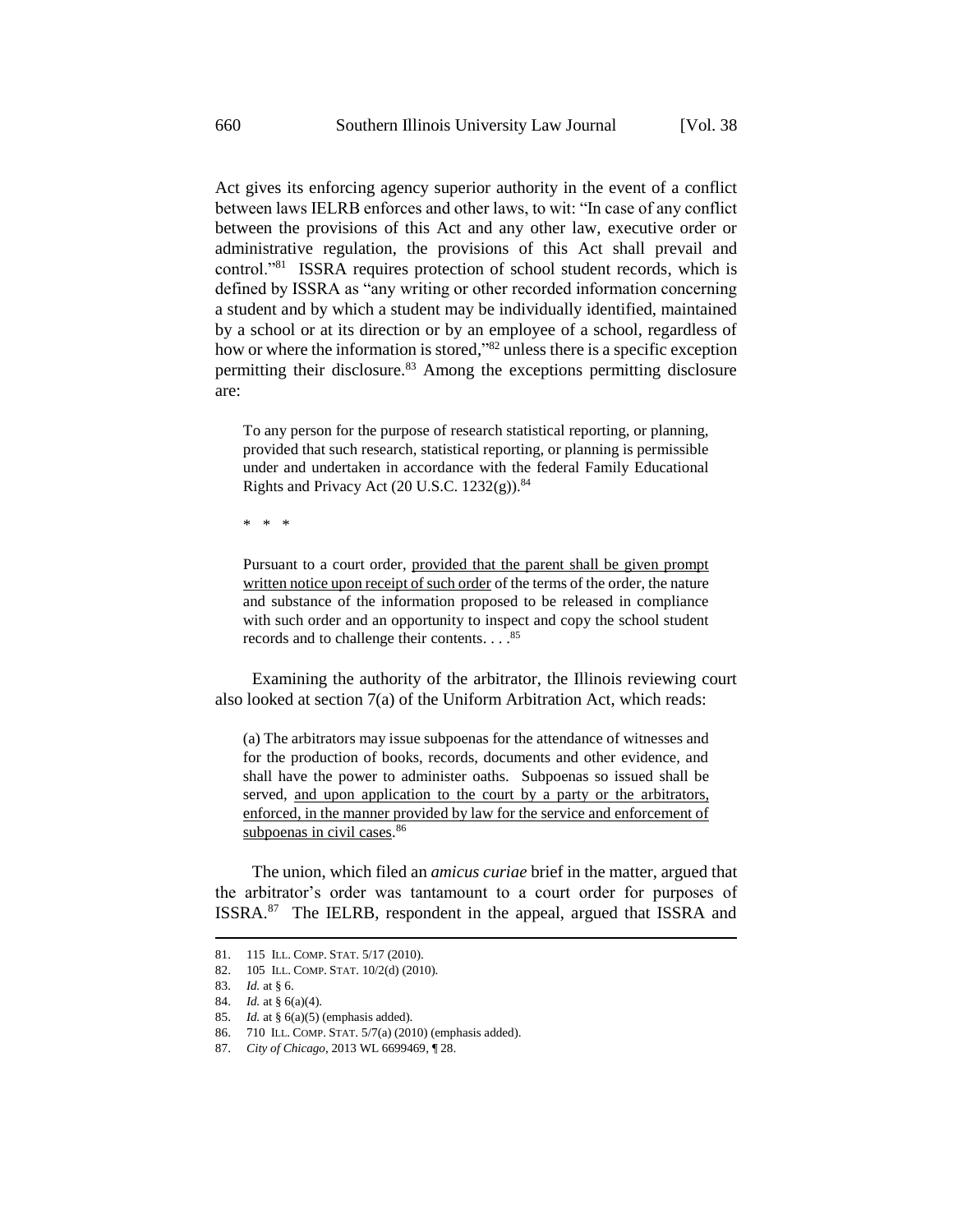IELRA were incongruent and, according to the IELRA, which IELRB is required to uphold, in any conflict between the IELRA and another law, the IELRA is superior.<sup>88</sup>

The Illinois First District Appellate Court disagreed with IELRB and the union, holding that the school district complied with the law by insisting upon a legitimate court order prior to disclosure of student records.<sup>89</sup> The court reasoned that had the legislature intended that a school district rely upon the subpoena of an arbitrator, it would have said so, and would not have included the limiting language "in the manner provided by law for the service and enforcement of subpoenas in civil cases."<sup>90</sup> Moreover, the court held that the IELRA and ISSRA are not incongruent, and the correct process would have been for the union to file with a court of competent jurisdiction to seek a court order.<sup>91</sup> The court held that not being able to identify which student information was received on would defeat the purpose of the request and, therefore, even redaction of the names was insufficient to comply with ISSRA, as the students would continue to be identifiable when the records were turned over.<sup>92</sup> Finally, the court held that statutory rights of parents<sup>93</sup> under the Student Records Act could not be abrogated by the parties to an arbitration proceeding reaching agreement on terms and procedures for the disclosure of such records.<sup>94</sup>

Although the appellate court ultimately ruled in favor of the school district's method, the Constitutional requirements compelled by the request for student records in advance of dismissal continue to be protected by IELRB. In other words, despite the school district's compliance with the law, the costs of litigation incurred and IELRB's pronouncement of the employee's right to receive records relevant to his or her defense even when those records are protected from disclosure under the law, emphasizes the IELRB's view (and the court's continuing support of that view) that the employee's right to substantive due process prior to deprivation of employment property rights is paramount.

C. Arbitrability of Dispute

In *Orland Park*, the school district alleged the union committed a violation of the Illinois Educational Labor Relations Act (115 ILCS  $5/14(b)(3)$ ) when it compelled he school district to arbitrate a grievance

<sup>88.</sup> *Id.* at ¶¶ 28-29.

<sup>89.</sup> *Id.* at ¶¶ 26-31.

<sup>90.</sup> *Id.* at ¶¶ 25-26.

<sup>91.</sup> *Id.* at ¶¶ 27-31.

<sup>92.</sup> *Id.* at ¶ 27.

<sup>93. 105</sup> ILL. COMP. STAT. 10/6(a)(5) (2010).

<sup>94.</sup> *City of Chicago*, 2013 WL 6699469, ¶¶ 27-29.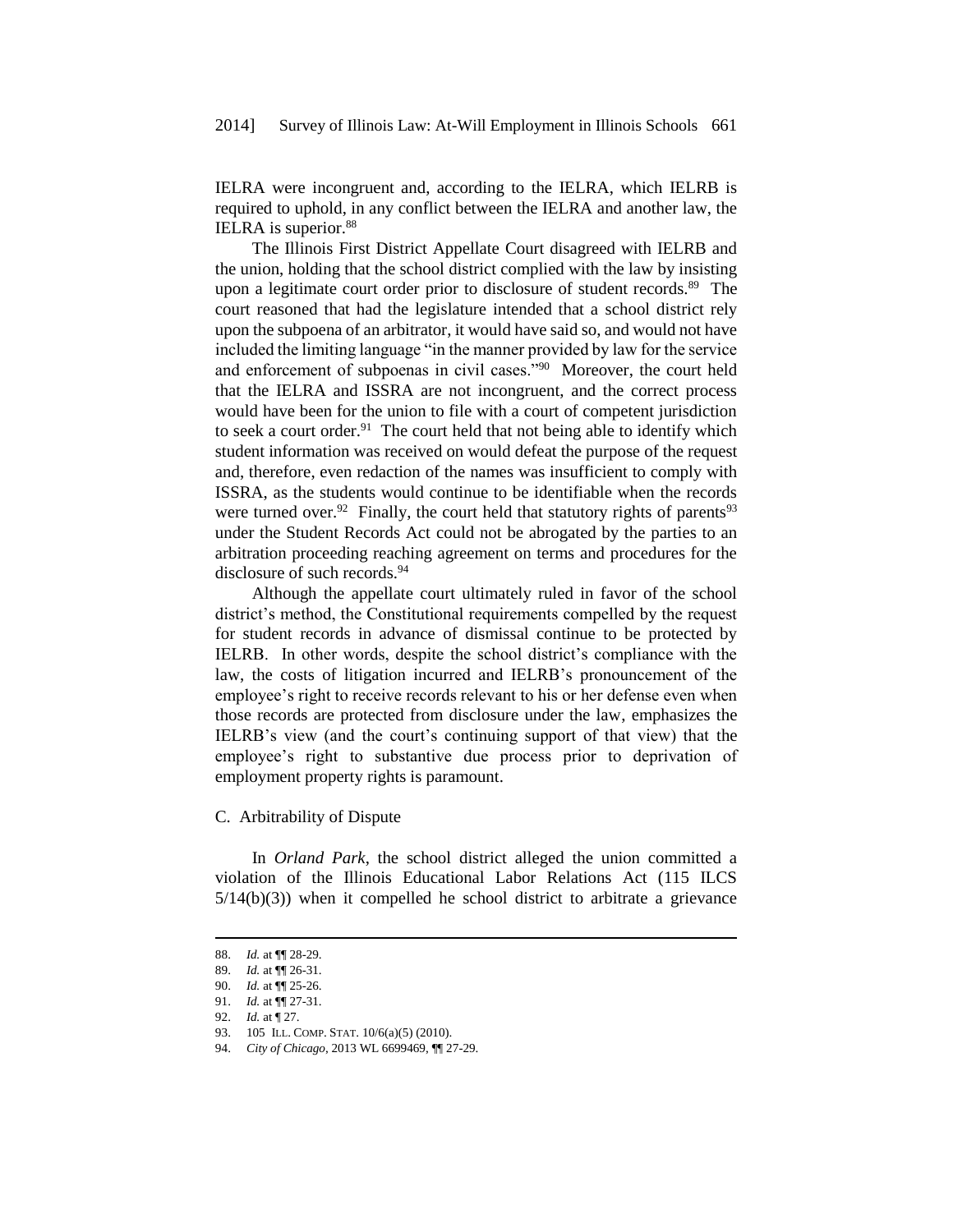which was substantively inarbitrable.<sup>95</sup> In an opinion and order issued by IELRB in late 2012, IELRB again refused to reverse its long-standing precedent that it is the arbitrator, *not* the parties that have the authority to determine the arbitrability of disputes.<sup>96</sup> The Illinois Educational Labor Relations Board was not persuaded by the argument that submitting the question of arbitrability to an arbitrator resulted in needless expense or litigation, or that doing so undermined the concept of inarbitrability (that is, by arbitrating the arbitrability of a dispute).<sup>97</sup> Instead, IELRB held, vesting the arbitrator with authority to decide whether the arbitrator possesses the authority to decide the underlying dispute permits an efficient way to challenge the jurisdiction of the arbitrator without needless litigation—the arbitration itself can cease immediately upon the arbitrator's determination that the issue is inarbitrable.  $98$ 

The effect of the precedent is that in order to challenge whether or not a dispute may be disputed by way of arbitration, the challenger must challenge the dispute in arbitration. The processing of such arbitration may be shorter if the matter is found to be inarbitrable—but the dispute must still be submitted to arbitration for a determination on arbitrability.

# VI. CONCLUSION

The Illinois Supreme Court's decision in *Griggsville-Perry II* reinstating the Illinois Educational Labor Relations Board's determination that an arbitrator is free to imply a standard requiring substantive proof of misbehavior and sufficient cause for dismissal signals the Court's toughening views on the rights afforded employees who have otherwise limited statutory and contractual protections. The Court has broadened its requirements from mere process to substantive protections, balancing the length of an employee's service with the substantive basis for their termination. However, there remain several substantial open inquires: What meets the standard of arbitrariness and, how is it distinct from a standard of just cause predicating dismissal from employment? Is the substantive cause underlying a dismissal relevant in a case where voluntary procedure is all that is required by the employment contract?

The costs of litigation together with the broad authority of arbitrators to compel document production and to determine their own jurisdiction should serve to encourage employers to carefully weigh the balance of an

<sup>95.</sup> Orland Park School District No. 135/Southwest Suburban Federation of Teachers, Local 943, IFT/AFT, AFL-CIO, 29 PERI 96, Case No. 2012-CB-0015-C (IELRB Opinion and Order, November 15, 2012).

<sup>96.</sup> *Id*.

<sup>97.</sup> *Id.*

<sup>98.</sup> *Id.*